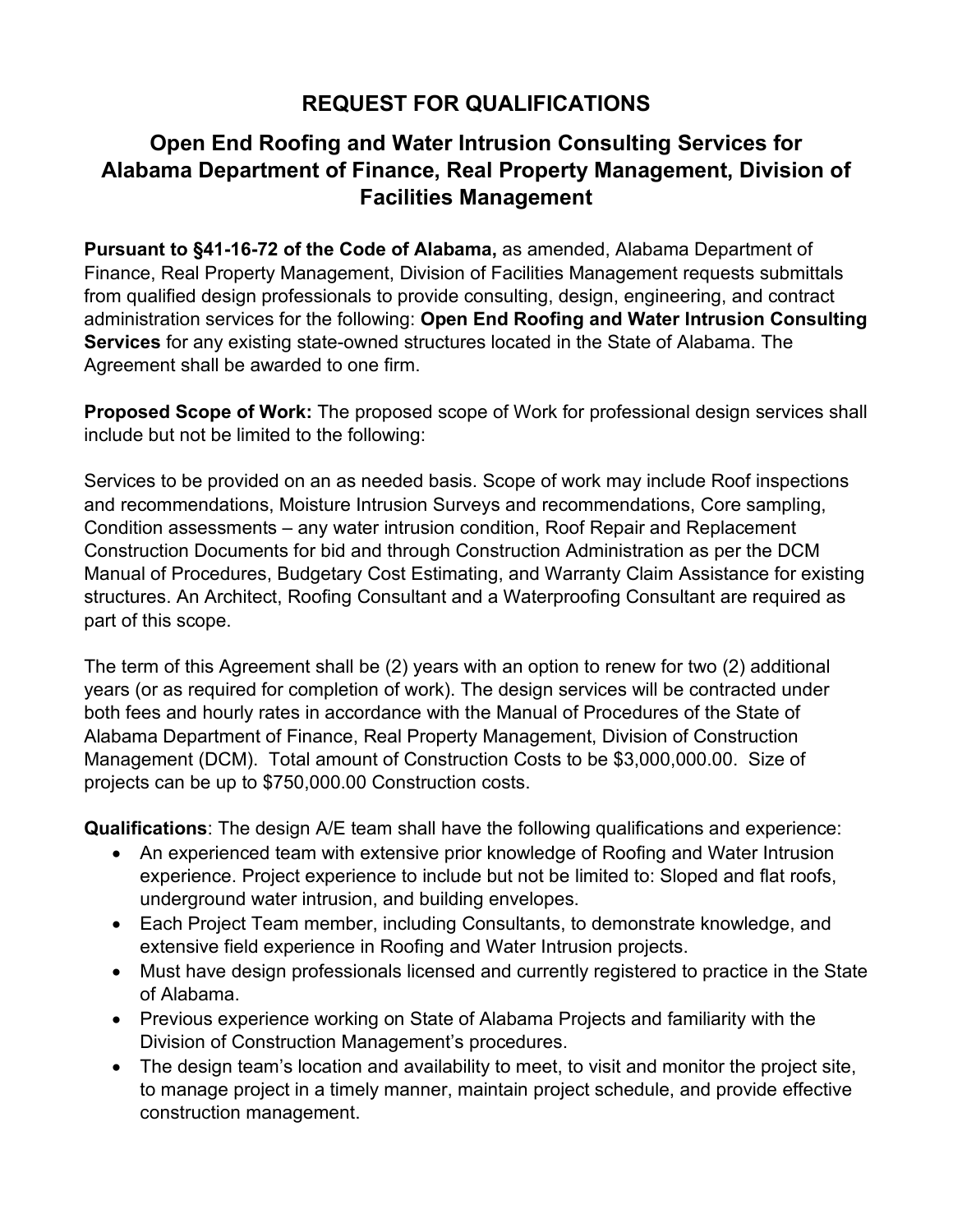**Minimum Code of Alabama Requirements** (current Code of Alabama available at [http://alisondb.legislature.state.al.us/alison/codeofalabama/1975/coatoc.htm\)](http://alisondb.legislature.state.al.us/alison/codeofalabama/1975/coatoc.htm)**:**

**§41-16-72(8) and (9) of the Code of Alabama** - Recognizing the composition of Alabama's citizenship, the Awarding Authority/Owner encourages submissions from design professionals that represent Alabama firms with diversity in their staffing and proposed project team, including but not limited to, associated design professionals and consultants.

**§41-16-82 of the Code of Alabama** requires a disclosure statement to be completed and filed with all qualifications, proposals, bids, contracts, or grant proposals submitted to the State of Alabama in excess of \$5,000.00.

**§31-13-1, et seq. of the Code of Alabama (Alabama Immigration Law)** imposes conditions on the award of state contracts. Firms must agree to fully comply with the Immigration Reform and Control Act of 1986, as amended by the Immigration Act of 1990, and the Beason-Hammon Alabama Taxpayer and Citizen Protection Act. Architects and engineers should review and adhere to these guidelines as appropriate to their project type.

**§41-16-5 of the Code of Alabama** imposes conditions on the award of state contracts. The firm must certify that it is not currently engaged in, and will not engage in, the boycott of a person or an entity based in or doing business with a jurisdiction with which this state can enjoy open trade.

**Response:** Interested professionals shall submit:

- 1. A letter of interest.
- 2. A statement of qualification utilizing GSA Standard Form 330 for the primary firm and all proposed consultants, information for similar relevant projects including the project description, project budget, scope of work, photographs, Owner's name and contact information, plus any other relevant information within the last 5 years. Form 330 is available at [https://www.gsa.gov/reference/forms.](https://www.gsa.gov/reference/forms)
- 3. A completed Alabama Vendor Disclosure Statement. The form is available through the link at [https://www.alabamaag.gov/Documents/Files.](https://www.alabamaag.gov/Documents/Files)

## **Qualifications must be received no later than 4:00 PM (Central Daylight Time) on Wednesday June 15, 2022.**

Submit five (5) copies of all required qualification information to:

Katie Williams, Project Architect Department of Finance Division of Construction Management

 Physical Address: RSA Plaza Building 770 Washington Avenue, Suite 470 Montgomery, AL 36104